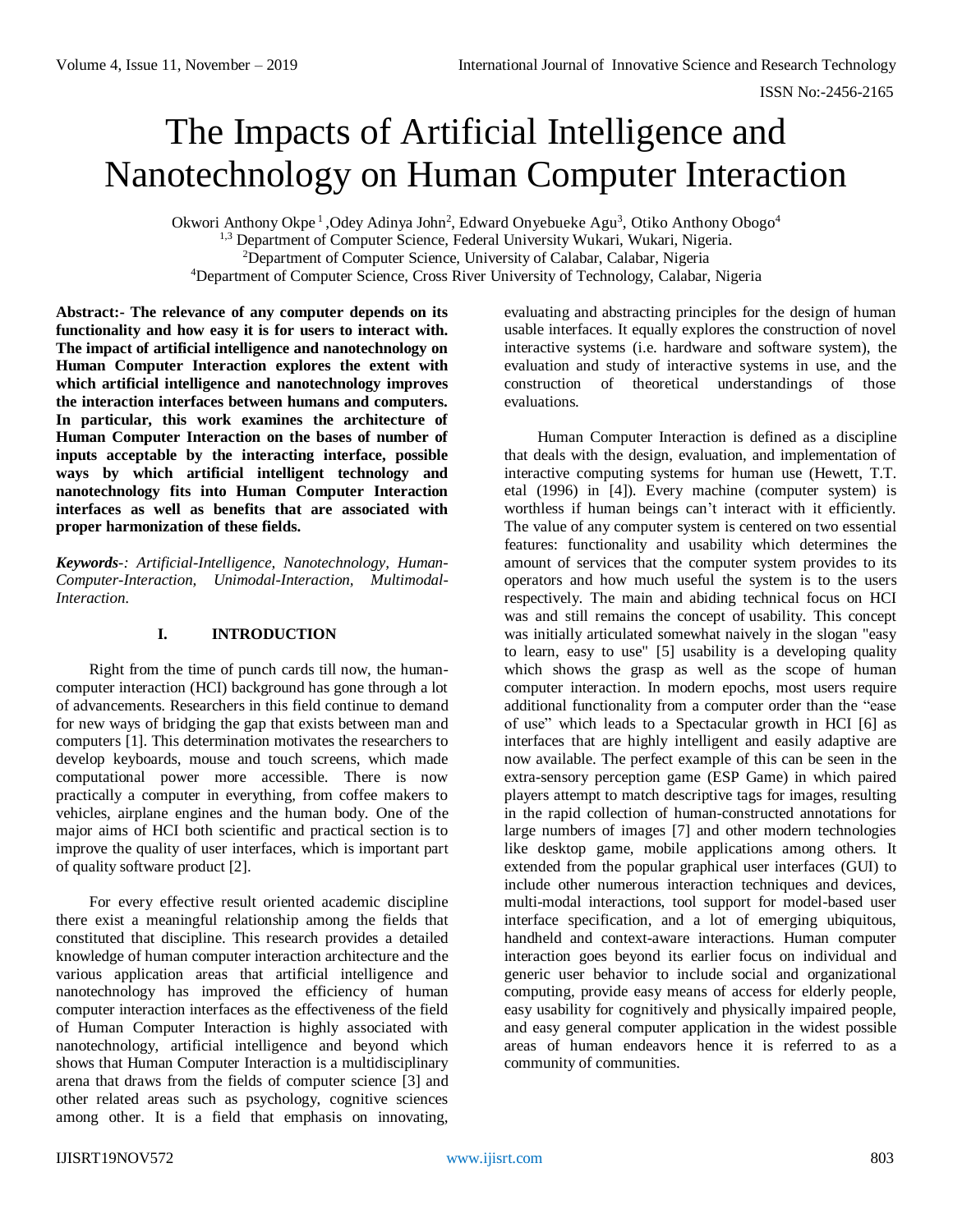

Fig.1:- HCI as Community of Communities

Nowadays, Human Computer Interaction is a wide spread and diverse community, linked by the growing theory of usability, and the immense determination to value human activities and experiences as the basic goal for technological changes.

#### *Human Computer Interaction Architecture*

The human computer interaction can be categorized based on the number of inputs and outputs acceptable by the available interface into two categories which includes Unimodal and Multimodal interaction system respectively**.**  Human computer Interaction interfaces such as Text based User Interface, Graphical User Interface, Pointer based

Volume 4, Issue 11, November – 2019 **International Journal of Innovative Science and Research Technology** 

## ISSN No:-2456-2165

Interface, Touch based Interface [8] uses different communication channels such as text, face gesture, body movements among others.

# *Unimodal Human Computer Interaction Architecture*

In a unimodal system, the interface accept only one channel of communication and strictly uses that mode in its interactions i.e. when only one means of communication is used for interacting with the computer then such computer system is said to support a unimodal Human Computer Interaction architecture. The unimodal architecture exists in three different categories which includes **Visual-Based,** 

# *Audio-Based and Sensor-Based respectively.*

The visual-based unimodal architecture **is** the most widespread unimodal system that enables the user to communicate with the machine using visual movements that are visible to the system. A computer system can detect different types of visual movements such as: analysis of facial expressions, gesture recognition, tracking of body movements, tracking of eyeball movements [5] among others.

 **Visual-based unimodal** architectural designs are mainly used for manipulation of objects on the visual display unit as seen in the manipulation of an image on the screen using hand motions to select the image, scroll through parts of screen, zoom its size among others. In particular, the facial expression analysis (emotion recognition) are the facial changes in response to a person's internal emotional states, intentions, or social communications as can be seen in the structure of facial expression analysis architecture



Figure 2: Automatic Facial Expression Analysis Architecture

Face acquisition is a processing phase that automatically finds the face section of the inputted image or sequences. It could be a finder to find the face for every frame or to find face in the initial frame and later trails the face throughout the video series. In order to capture a great head motion, the head finder, head tracking, and pose estimation may be used in the facial expression analysis system. When the searched face is located, the succeeding stage is to obtain and show the facial changes caused by the facial expressions analysis. There are two major approaches used in facial feature extraction for expression analysis and they include: geometric-based approach and appearance-based approach. In the geometricbased approach, the facial features show the shape and locations of facial structures such as mouth, eyes, brows, and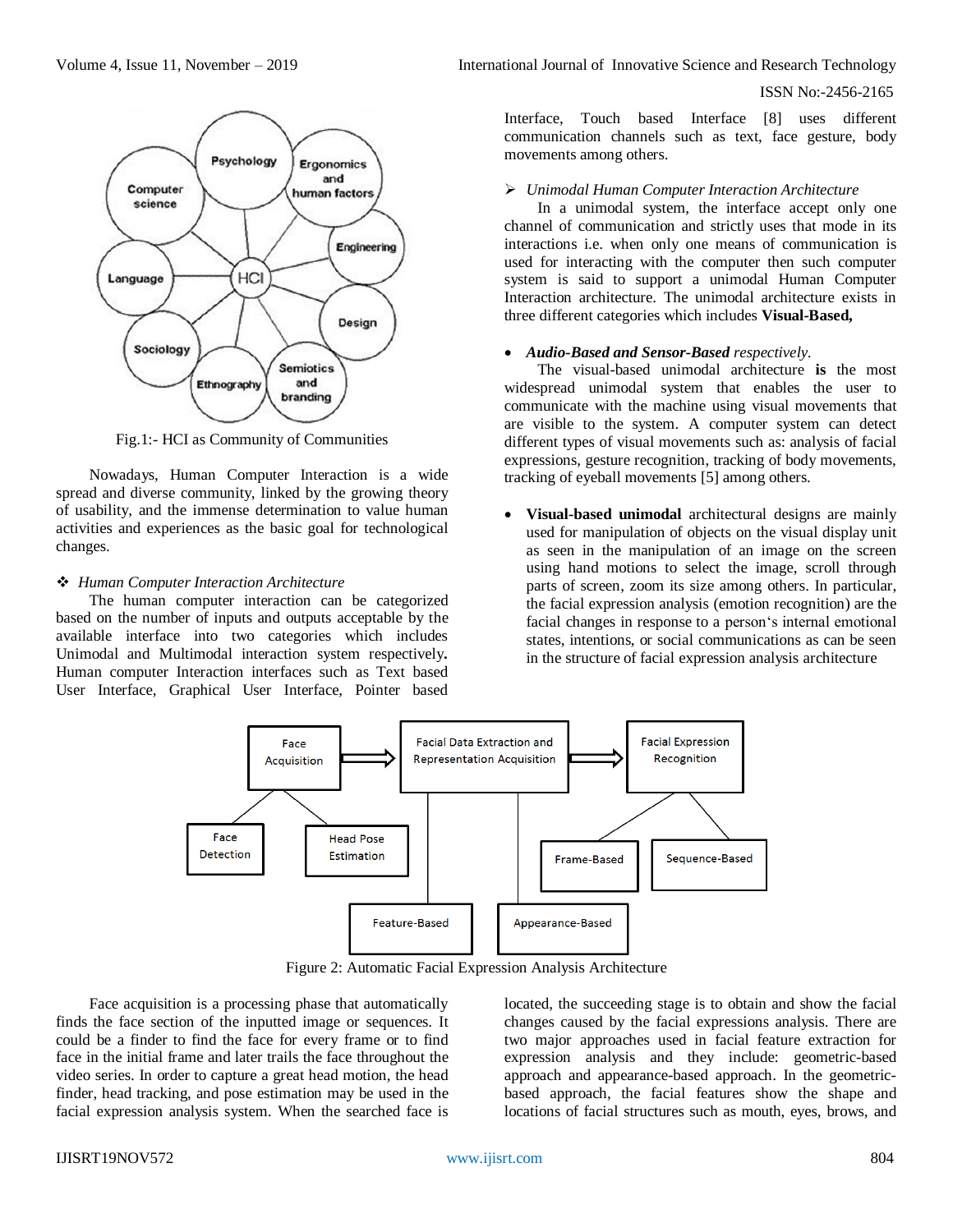nose. The facial structural points are pulled out to produce the feature vector which denotes the face geometry while in the appearance-based approach, image filters, such as Gabor wavelets, are used on either the whole-face or specific regions in a face image to generate the feature vector. In line with the type of facial feature extraction methods used, the effects of the in-plane head rotation and diverse scales of the faces can be detached by face normalization which took place earlier than the feature extraction or at feature representation earlier than the step of expression recognition. Facial expression recognition is the final phase of automatic facial expression analysis (**AFEA**) schemes.

**Audio-Based** unimodal Human Computer Interaction architecture enables the user to communicate with the computer system through speech as input. This communication medium offers greater dependable source of correct information than the visual-based architecture. This architecture differentiates the system users based on their speech where it recognizes the action to be executed

on different speech by matching speech with lip motions to yield a greater precise operation used to analyze emotions such as the state of anger, sadness, neutral, happiness among others for the purpose of developing intelligent human computer interaction system. For instance a speech recognizer implements two significant operations which include signal modeling and pattern matching. Signal modeling is the translation of speech signal into a set of parameters. It contains four principle activities which include spectral shaping, feature extraction, parametric transformation, and statistical modeling. Spectral shaping refers to the technique of translating speech signal from sound pressure wave to a digital signal; and highlighting significant frequency modules of the given signal. Spectral shaping comprises of two fundamental processes which include digitization i.e. the process by which analog speech signal changes from sound pressure wave to digital signal; and digital filtering i.e. highlighting vital frequency parts of the given signal.



Figure 3: spectral shaping

 **Sensor-based** human computer interaction architectures are progressively becoming an important component in the design of user interfaces. This architecture has a minimum of one physical sensor that interfaces the operator with the computer to offer an improved communication interface. It might be a pen-based, joysticks, keyboard and mouse, motion tracking sensors and digitizers, haptic sensors, pressure sensors among others.

#### *Multimodal Human Computer Interaction Architecture*

The Multimodal interaction offers the user with more than one channel of communicating with the computer order than the normal keyboard and mouse used for inputting data into the system. The commonest among those interfaces uses several channels such as visual, audio and sensor based channels.



Fig 4:- Architecture of Multimodal Human Computer Interaction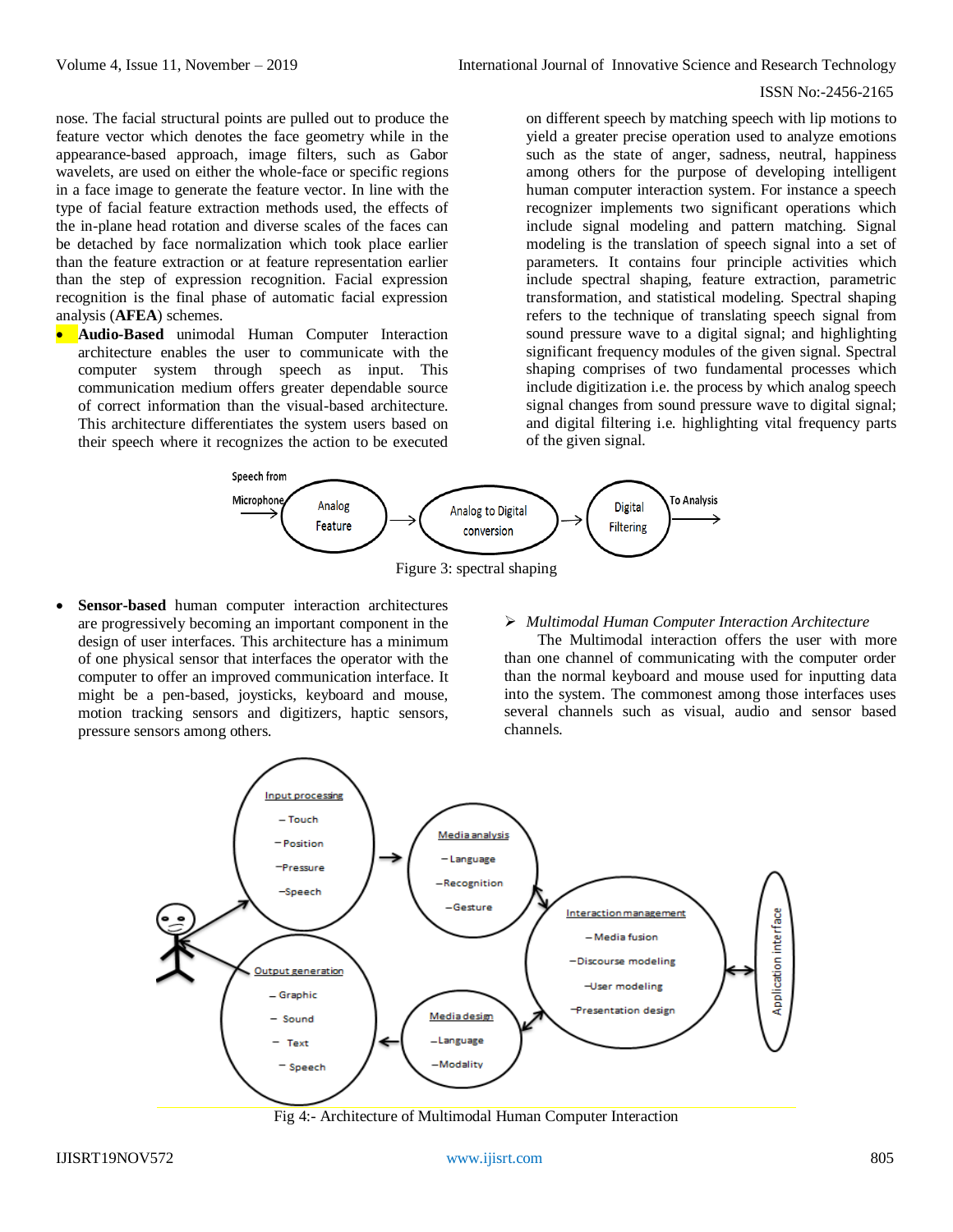The multimodal architecture in figure 4 shows a situation where users interfaces with the system through diverse communication channel which was processed in media analysis and interaction management phases to produce the expected outputs.

## **II. THE IMPACT OF ARTIFICIAL INTELLIGENCE ON HUMAN COMPUTER INTERACTION**

The current wide spread usage of Interactive Systems (Dialog Systems) has attracted a lot of attention because of its ultimate goal of transforming the current systems into real intelligent systems that can communicate with users effectively and naturally. To design and implement an intelligent and user friendly human machine interface for any kind of software or hardware oriented application requires the in-depth knowledge of artificial intelligence. Artificial Intelligence (AI) is the emulation of human intellectual abilities by computers. These abilities include learning (to acquire knowledge with the rules of applying the knowledge), reasoning (applying the rules to attain appropriate decisions) and self-correction [9]. All multimodal Human Computer Interaction interfaces requires the capacity to learn and reason in order to obtain a valid inference from its set of inputs. In fact with time, the computer's role in our lives would be a lot more rather our life would be of the artificial intelligence [10]. This is due to the fact that there are many notable instances of successful intelligent interactive systems that make user interfaces more effective and easier for people to use. The impact of AI in HCI will make user interfaces smarter and less frustrating to use by different users [11]. Artificially intelligent user interface (UI) design have a minimum of five important characteristics of design principles which includes problemsolving, agency, speculation, sense-making and reflection.

- As stated earlier gesture is a well-known mode of interaction on mobile devices such as smart phones or tablets leading to the integration of its usability into the interface between humans and machines in modern time. The impact of AI in HCI brought about the realization of a dynamic hand gesture recognition interface that is proficient in detecting gestures in real-time through Machine Learning models [12].
- Another link between these two disciplines: AI and HCI is the development of brain-computer interface. A braincomputer interface (BCI) is a way of linking the brain to an external device to facilitate their direct exchange of information. It is a direct link between human brain and a computer system [13]. In this mode of communication, regulation of neuroelectrical activity or brain activity as a response to sensory stimulation is used to substitute or enhance lost or impaired function i.e. BCIs capture neural activities from external stimuli or mental tasks, without any connection with nerves and muscles and then offers another non-muscular communication Wolpaw, J.R. etal (2002) in [14]. The interpreted brain activities are directly transformed into sequence of commands to perform a

specific task such as controlling wheel chairs, home appliances, robotic arms, speech synthesizer, computers and gaming applications. The brain-computer interface is one of the highly significant technologies as it enable users to capture their ideas into words, images or even video in real time, without the need to reconstruct them with software, access information and data from the Internet on the fly, upload their memories, have a cognitive AI assistant to aid in decision making and task management [15]. This technology helps the disabled people to easily interact with the computer system with negligible level of complications.



Figure 5: Quadriplegic woman controlling robot arm with her mind [15]

• Another area where AI has impacted positively on human computer interaction was the design of situated intelligent agents that can interact with users effectively and naturally across diverse tasks by merging speech, natural language processing and human-computer interaction together [16].

## **III. THE IMPACTS OF NANOTECHNOLOGY ON HUMAN COMPUTER INTERACTION**

Nanotechnology deals with materials and systems whose structures and components shows a novel and meaningfully improved physical, chemical, and biological properties, phenomena, and processes due to their nanoscale size [17]. These are the technologies that deal with the design, characterization, production and application of structures, devices and systems by controlling shape and size at nanometer scale.

 The influence of nanotechnology in human computer interaction was noted in the development of systems that allows medical practitioners to use tiny, painless needles for monitoring patient's medical condition or receiving health information from patients without necessarily looking at the screen as seen in the work that explores the convergence of micro- and nanotechnology, wearable sensors and actuators for human computer interactions [18]. This research "Wearable Human Interface Devices Using Micro-Needles," lead to the development of current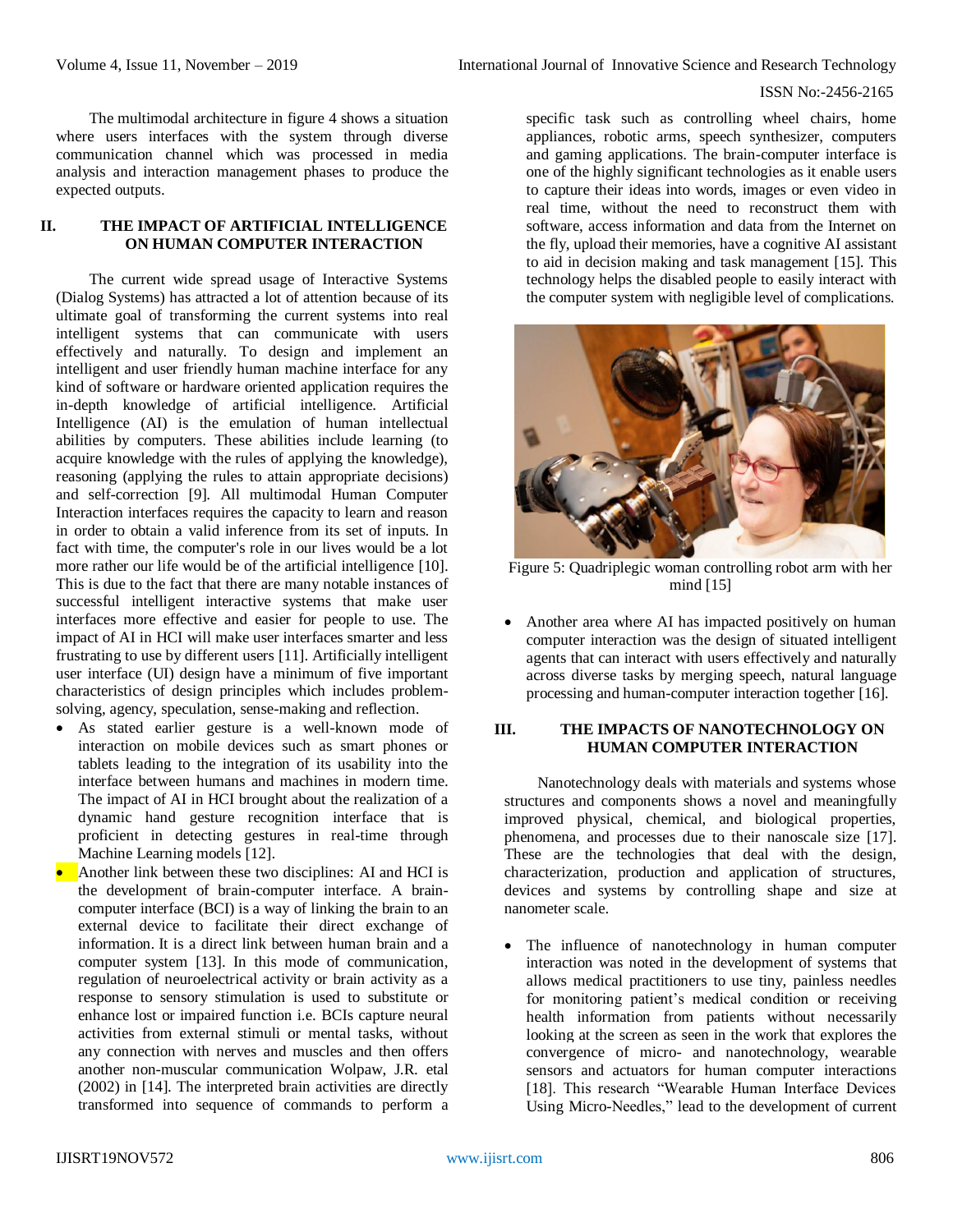methods of medical self-monitoring and interesting means to receive information without looking at the screen which serve as impending boon for distraction-free driving, immersive gaming among others. This technology leads to the creation of flexible and wearable needle-type electrotactile displays that could be embedded in human body for efficient information transmission to users through tactile sensation. This device is normally wear around wrist region for sending tactile information and feedback to a user which provide the patients with new means of capturing critical medical information in the comfort of their home. One of such critical information is the timely measurement of medications effectiveness by patients.



Fig 6:- Wearable micro-needle devices

 Another impact of nanotechnology was felt in the construction of a device that creates an intuitive experience where users are able to interact with invisible selforganizing atoms through a magnetic force feedback interface. This intuitive installation raises public awareness of nanotechnologies by showing how complex and intricate interactions of atoms are on a nano-scale level. This design was facilitated using Nanotechnology, Selforganization in Complex system, and Human Computer Interaction Systems [16] particularly the haptic user interfaces that often rely on force-feedback systems to create a strong sense of reality and immersion when users interact with virtual objects.

## **IV. CONCLUSION**

The impacts of artificial intelligence and nanotechnology in Human Computer Interaction reviews some massive improvements in the way people interacts with their computers ranging from making the interfaces smarts to direct connection from brain to the computers. Proper harmonization of these fields will eliminate the difficulties of using computer by most people as interaction will be based purely on multimodal architecture and people will communicate with the computer without any form of restriction and difficulties most especially the physically challenged persons.

#### **REFERENCES**

- [1]. Ben [Dickson](https://thenextweb.com/author/ben-dickson/) (2017), How Artificial Intelligence is revolutionizing human-computer interaction, available at [https://thenextweb.com/artificial](https://thenextweb.com/artificial-intelligence/2017/05/10/artificial-intelligence-revolutionizing-human-computer-interaction/)[intelligence/2017/05/10/artificial-intelligence-revolutionizing](https://thenextweb.com/artificial-intelligence/2017/05/10/artificial-intelligence-revolutionizing-human-computer-interaction/)[human-computer-interaction/,](https://thenextweb.com/artificial-intelligence/2017/05/10/artificial-intelligence-revolutionizing-human-computer-interaction/) accessed on 26<sup>th</sup> June, 2019
- [2]. M. N. Sheriyev\_ and L. B. Atymtayeva, (2015), *"*Automation of HCI Engineering processes: System Architecture and Knowledge Representation*", An International Journal* Advanced Engineering Technology and Application,
- [3]. Arminda Guerra Lopes, (2016), "using research methods in human computer interaction to design technology for resilience", Journal of Information Systems and Technology Management, Vol. 13, No. 3, pp. 363-388
- [4]. Salvatore Carta and Ludovico Boratto, (2016), "Introduction to the Special Issue on Human–Computer Interaction and the SocialWeb", Future Internet, Cagliari, Italy
- [5]. John M. Carroll, "The Encyclopedia of Human-Computer Interaction, 2nd Ed", available on https://www.interaction-design.org/literature/book/theencyclopedia-of-human-computer-interaction-2nded/human-computer-interaction-brief-intro# , accessed on 28th July, 2018
- [6]. Pratibha T Jose, Surbhi Miglani, Sanjay Yadav, (2014), "Human Computer Interaction: Analysis and Journey through Eras", International Journal of Computer Science and Mobile Computing, Vol.3 Issue.4, pg. 653- 659
- [7]. [Luis von Ahn,](https://dl.acm.org/author_page.cfm?id=81100069810&coll=DL&dl=ACM&trk=0) [Laura Dabbish,](https://dl.acm.org/author_page.cfm?id=81100650586&coll=DL&dl=ACM&trk=0) (2004), "Labeling images with a computer game" available on [https://dl.acm.org/citation.cfm?id=985733,](https://dl.acm.org/citation.cfm?id=985733) accessed on 28th July, 2018
- [8]. Pratibha Adkar, (2013), "Unimodal and Multimodal Human Computer Interaction: A Modern Overview", International Journal of Computer Science information and Engg., Technologies, -Issue3, Volume2
- [9]. [Margaret Rouse,](https://www.techtarget.com/contributor/Margaret-Rouse) "AI (artificial intelligence)", available on https://searchenterpriseai.techtarget.com/definition/AI-Artificial-Intelligence, accessed on 30<sup>th</sup> July, 2018
- [10]. Umer Farooq, M. Aqeel Iqbal and Sohail Nazir, (2011), "A Glance into the future of Human Computer Interactions", International Journal of Computer Science, Engineering and Applications, Vol.1, No.3
- [11]. Antti Oulasvirta, (2017), "Optimizing User Interfaces for Human Performance", School of Electrical Engineering, Aalto University, Espoo, Finland
- [12]. Ayanava Sarkar etal, (2017), "Dynamic Hand Gesture Recognition for Mobile Systems Using Deep LSTM", Computer Science Department, Birla Institute of Technology and Science, Pilani, Dubai Campus, Dubai, UAE,